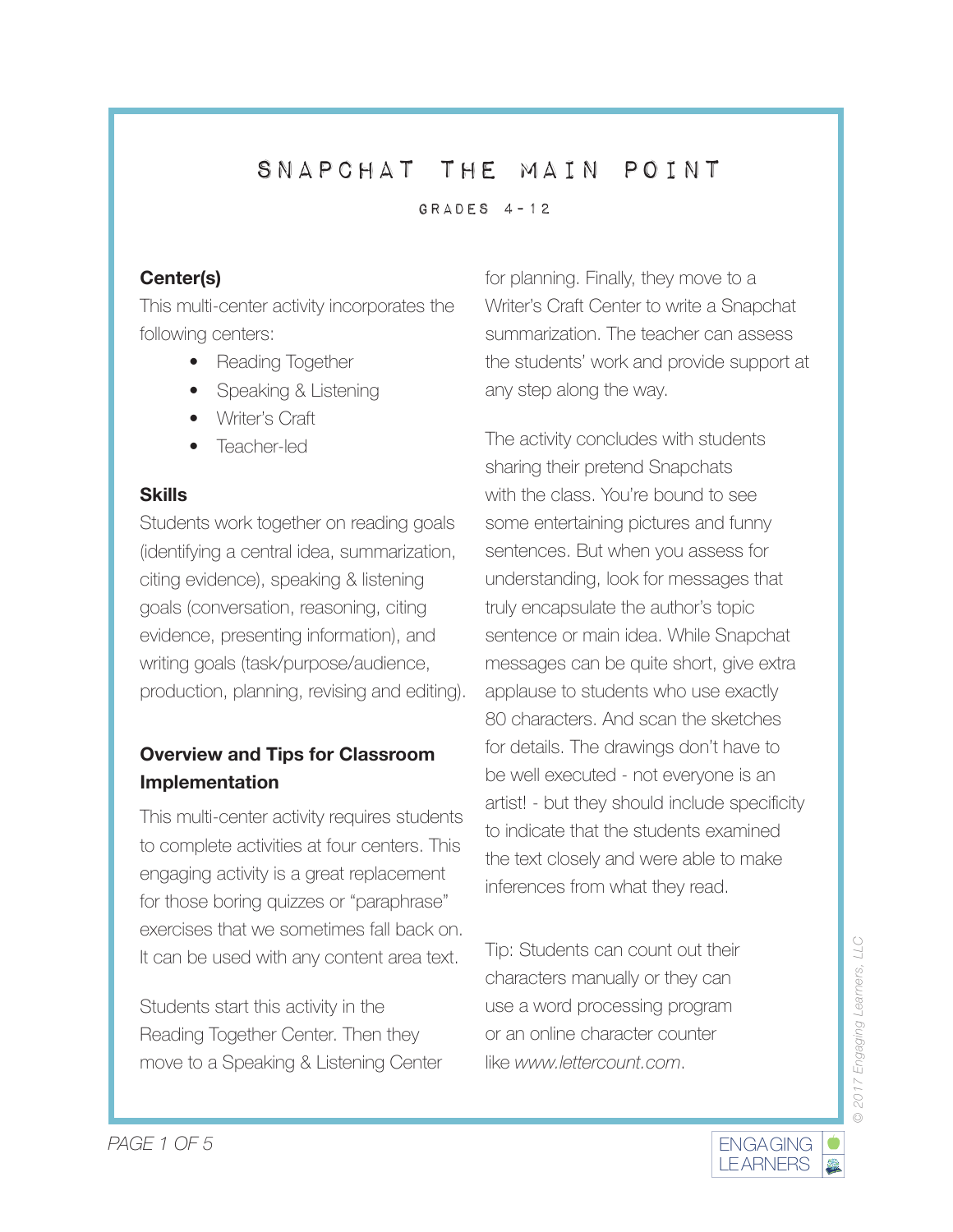Grades 4-12

### **Center Prep**

- A selection of short, content-related texts
- Writing materials, paper and pencils
- Timer (optional)
- Written center instructions

# **Activity Description**

After reading a text together, students summarize the author's main point using nothing but a quick sketch and 80 or fewer characters.

## **To Increase the Rigor (optional)**

Ask students to use *exactly* 80 characters. This will require them to revise their grammar, use of punctuation, and word choice. You may want to allow them to use a thesaurus or personal dictionary if necessary.

And if your school's technology permits, students can use real Snapchat to create and share their summaries of the author's main point! They can include staged photos instead of drawings. In this variation of the activity, students would also be working toward the goals of technology, media, and publishing.

## **Mini-Lesson**

Review the concept summarization with the students before beginning the activity. Remind them that authors sometimes include their own summarization in their topic sentence and/or concluding sentence, but other times it takes a strong reader to be able to identify an author's main point and construct a summary. Model summarization using examples of both kinds of texts.

This is also a good time to review that, for the purposes of this activity, a Snapchat is a picture with a brief caption (80 characters or less). It's meant to be viewed quickly because it will self-destruct within a few seconds. Show examples of student samples if possible.

A student sample of a completed Snapchat the Main Point activity follows on the next page.

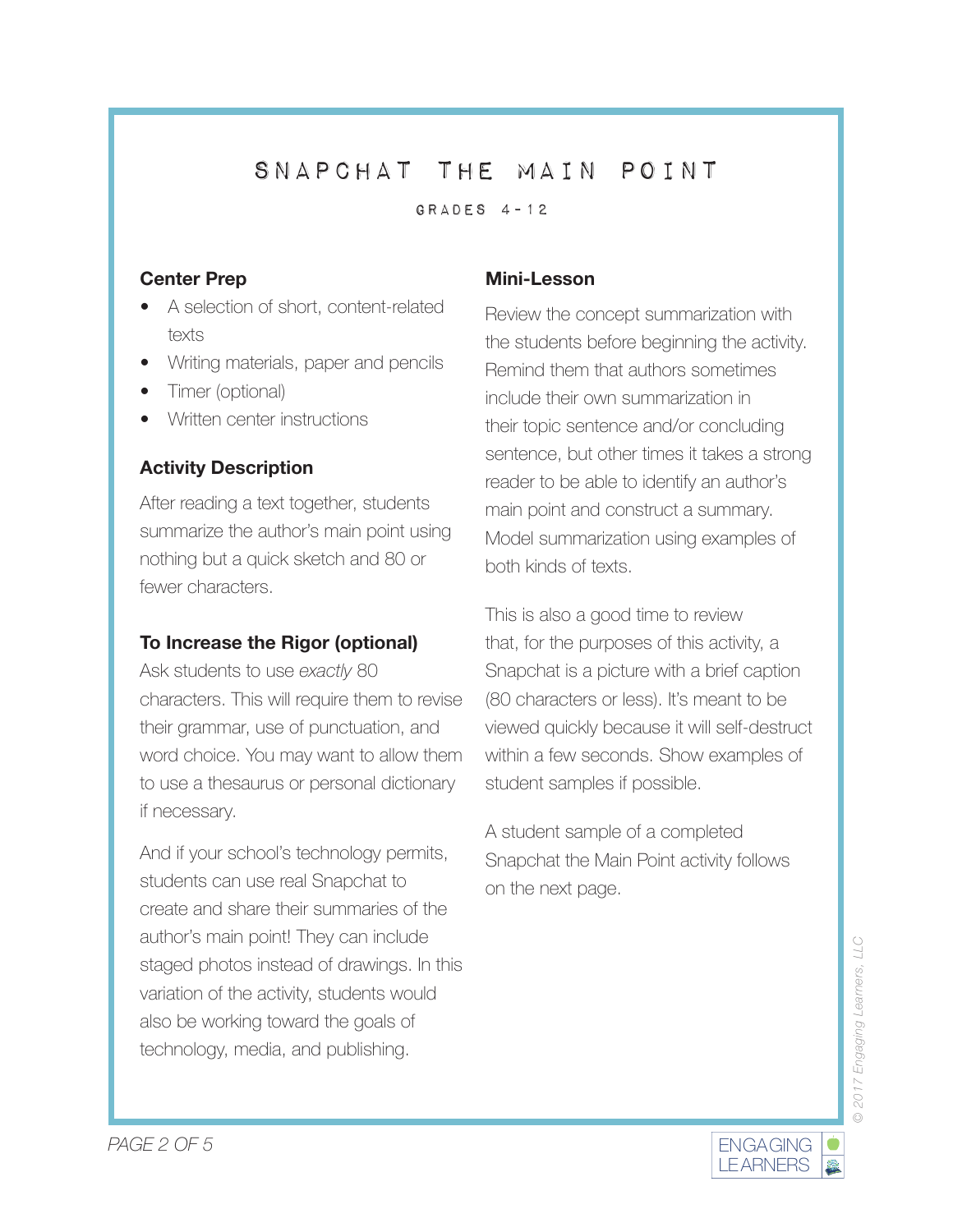#### Grades 4-12

| bookmarked articles about mermaids, dragons, or jackalopes :                                                                                                                                                                   |
|--------------------------------------------------------------------------------------------------------------------------------------------------------------------------------------------------------------------------------|
| How Did Manatees Inspire Mermaid Legends? from National Geographic News<br>Where Did Dragons Come From? from Smithsonian.com<br>The World's Scariest Rabbit Lurks Within the Smithsonian's Collection from Smithsonian Insider |
| <b>Snapchat the Main Point</b>                                                                                                                                                                                                 |
| Names Marri Louis Trent                                                                                                                                                                                                        |
| The name of the article we read: THE WORLD'S SCANLEST RABBIT LURKS<br>WITHIN THE SMITHSONIAN'S COLLECTION                                                                                                                      |
| Our picture:                                                                                                                                                                                                                   |
|                                                                                                                                                                                                                                |
|                                                                                                                                                                                                                                |
| Our caption (80 characters or less - try to get exactly 80!)                                                                                                                                                                   |
| Jackalopes can be real, but the rabbits antlers are                                                                                                                                                                            |
| <u>because of a papilloma</u> virus                                                                                                                                                                                            |

© 2017 Engaging Learners, LLC *© 2017 Engaging Learners, LLC*

LEARNERS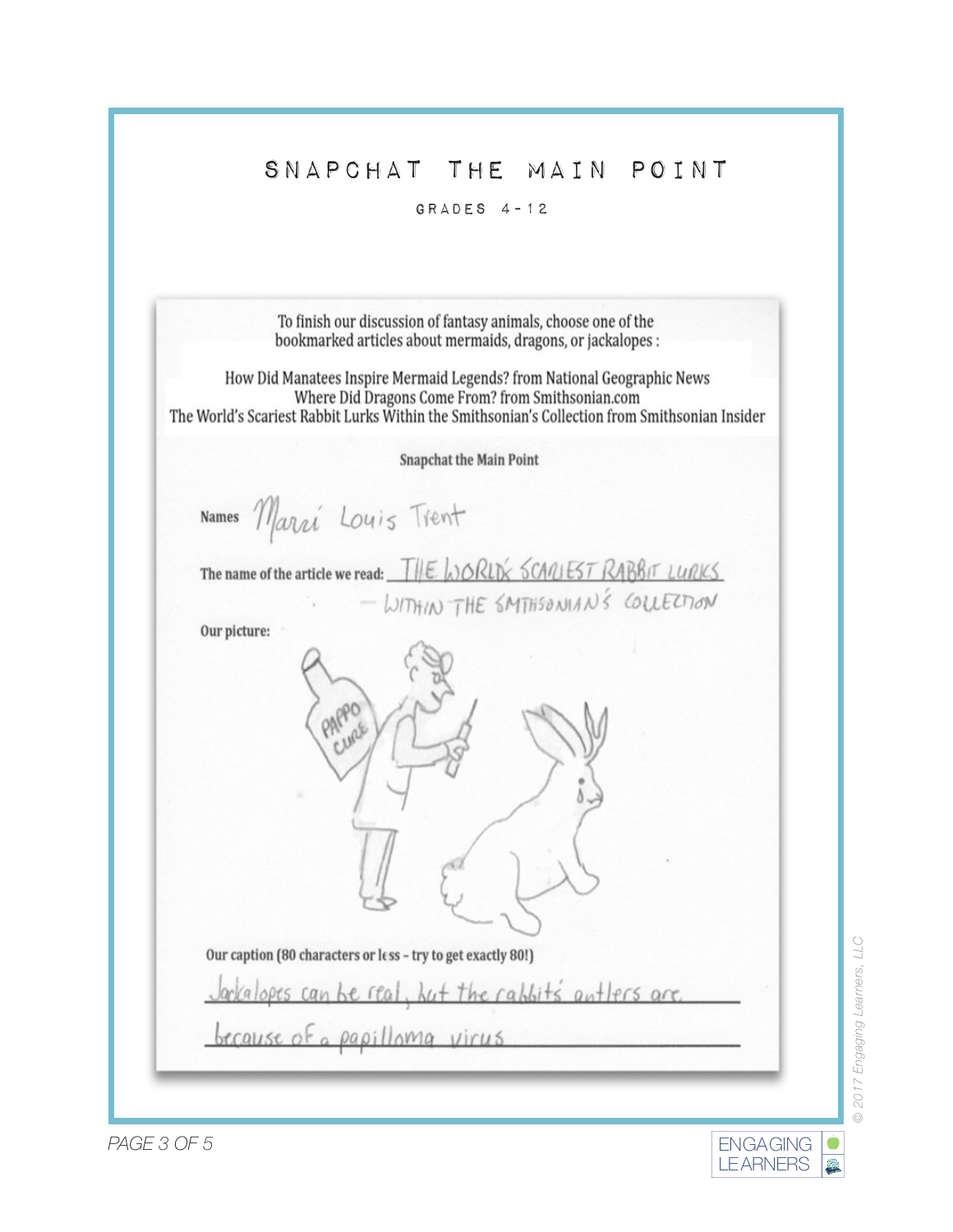### Grades 4-12

### **Sample Center Instructions**

Provide written instructions *at each center*. Your instructions may look something like these samples. Feel free to adapt them to suit your own needs.

## READING TOGETHER CENTER

*Set the timer for 1 minute:* Choose one of the three short texts to read together.

*Set the timer for 9 minutes:* **Read** the chosen text together as a group. Look up any unfamiliar words. Help each other and make sure that everyone understands the text.

# SPEAKING & LISTENING CENTER

*Set the timer for 5 minutes:* Discuss the author's main point. If you disagree with each other remember to support your opinions by citing evidence from the text.

*Set the timer for 5 minutes:* Decide as a group what 1-3 things you want to include in your text and picture summarization. Remember, your Snapchat will self-destruct in a few seconds so it has to be simple!

## WRITER'S CRAFT CENTER

*Set the timer for 1 minute:* Assign jobs.

The artist(s)  $-$  draw the picture The writer(s) – write the Snapchat text The editor(s) – make sure agreed upon things are included, count the characters, and watch the timer

*Set the timer for 6 minutes:* Write, draw, or edit

*Set the timer for 3 minutes:* As a group, review your work, discuss briefly, and revise as necessary.